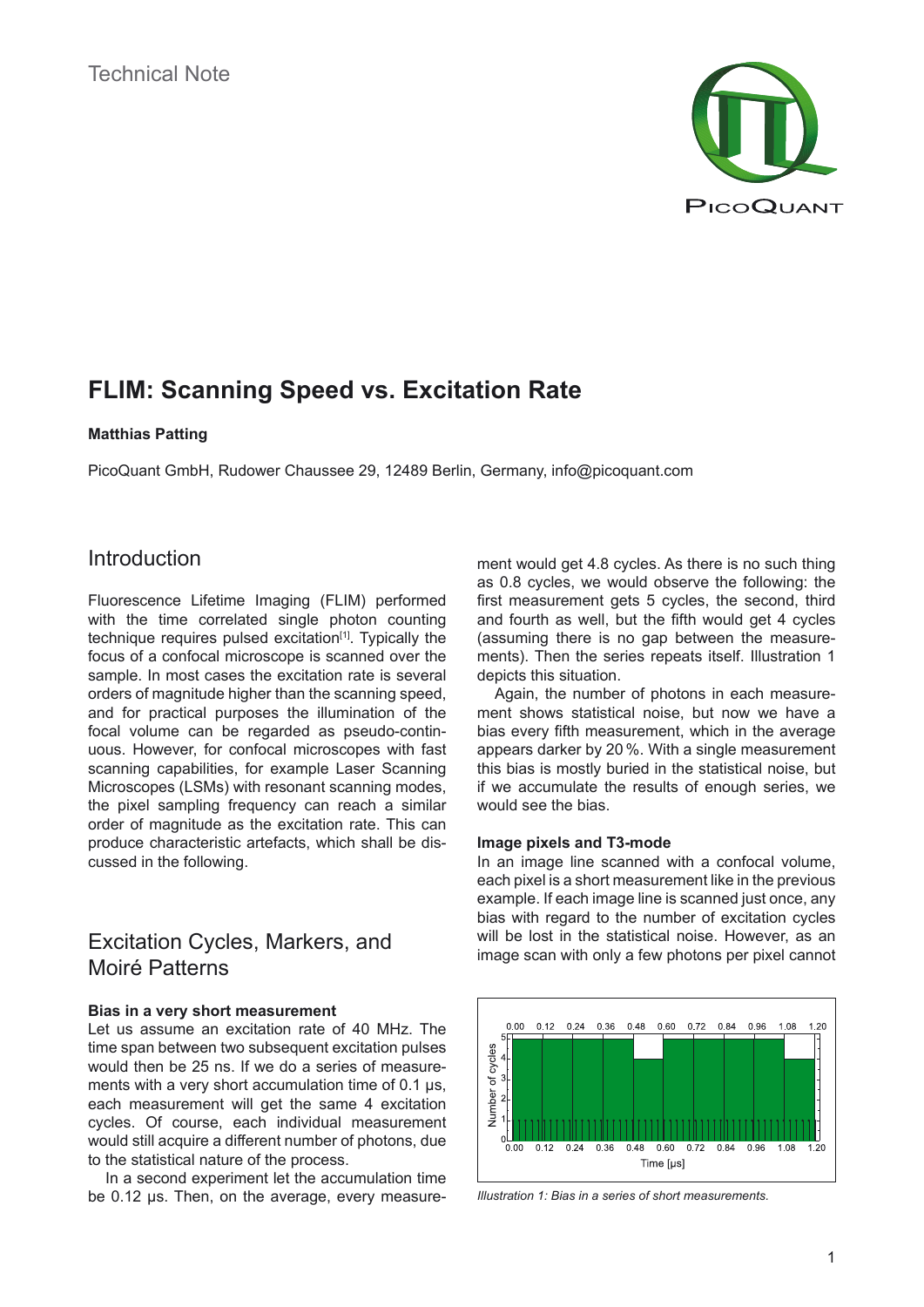be analysed in terms of fluorescence lifetime, it may be necessary to scan the image repeatedly, especially if the scanning speed is high and the accumulation time per single scan is short. The statistics of the pixels is thus improved by repeated scanning, and the bias with regard to the number of excitation cycles becomes more and more visible.

A typical FLIM image will be recorded in T3 mode<sup>[2]</sup>, i.e., for each individual photon from the sample two arrival times are recorded: The arrival time with regard to the beginning of the measurement and the arrival time with regard to the preceding laser pulse. The arrival time with regard to the beginning of the measurement is synchronized with the scanner movement and gives us the location, from which the photon has been emitted. As T3-mode can only be applied with pulsed excitation, the shortest meaningful time resolution is the time lapse between two excitation pulses. As the resolution is the same for both photon events as well as synchronization events (i.e. line markers), the beginning and the end of each single line are projected to the arrival time of the nearest excitation pulse. Consequentially, the biases of the pixels in all scanned lines are perfectly aligned along vertical lines.  $\frac{m}{\alpha}$ 

> As most scanning speeds will be incommensurable with the excitation rate, any image will show a bias of this kind, so the bias generally cannot be avoided, only suppressed. Let the average number of excitation pulses per pixel be near n, then the relative bias due to one skipped (or additional) excitation pulse is 1/n. To force it below 1 %, one would have to have at least 100 cycles per pixel.

> In general, let  $v_{Ex}$  be the excitation frequency,  $n_{Pixel}$ be the number of pixels per line,  $v_{\text{Line}}$  the line frequency resulting in  $n_{Pixel}$  as the number of pixels per time unit and  $n_{Symcs}$  the number of excitation cycles, then the following holds:

$$
n_{\text{Types}} \mathbf{v}_{\text{pixel}} = n_{\text{Types}} \mathbf{v}_{\text{Line}} n_{\text{pixel}} \leq \mathbf{v}_{\text{Exc}}
$$
\n
$$
\Leftrightarrow \mathbf{v}_{\text{Line}} \leq \frac{\mathbf{v}_{\text{Exc}}}{n_{\text{Syncs}} n_{\text{pixel}}}
$$

Illustration 2 shows the limits for some typical excitation rates. Above the curves, images will show vertical lines due to the bias, so these regions are "forbidden".

A bias of 2 % means that above 2500 photons per pixel (a typical situation for FLIM) artefacts with the appearance of dark or bright vertical lines will be above noise level and will therefore be visible in the image. The visibility of the artefacts will appear even sooner if additional measures like a sinusoidal correction or the removal of acceleration regions are applied to the image.

### Countermeasures

Three courses of action can be taken: Decrease the line frequency  $v_{\text{Line}}$ , increase the excitation rate  $v_{\text{Exc}}$  or decrease the number of pixels per line  $n_{pixel}$ .

#### **Decreasing the number of pixels per line**

Less pixels per line mean either a reduction of the image size or a reduction of the resolution. Both effects are of course not desirable, so decreasing the number of pixels will in most cases not be an option. However, as this reduction can be achieved after the measurement by applying a binning to the image, it might be the method of choice to salvage an image that has been accidentally recorded within the forbidden area.

### **Decreasing the line frequency**

From the mathematical viewpoint, a reduction of the line frequency is the best possibility, as it allows us to record more photons per pixel. Of course the acquisition time per frame increases. As FLIM requires a minimum amount of photons per pixel to generate meaningful contrast, usually a higher line frequency forces us to record more frames. In this case it is preferable to reduce both the number of frames as well as the line frequency. However, bleaching may occur if the excitation volume is dragged more slowly across the sample, which may force lower constraints onto the line frequency.

#### **Increasing the excitation rate**

ν*Exc* large enough to allow the fluorescence intensity to decrease. To increase the number of shots per pixel the excitation rate  $v_{\text{max}}$  can be increased. As more energy per time unit is deposited in the sample, it might be possible (or even necessary due to bleaching) to reduce the excitation intensity accordingly. However, there is an upper limit for  $v_{F.x}$ : The time window between two subsequent excitation pulses must be



*llustration 2: Limits for the line frequency. Note that resonant scanning conditions lie in the forbidden region except for very small resolutions.*